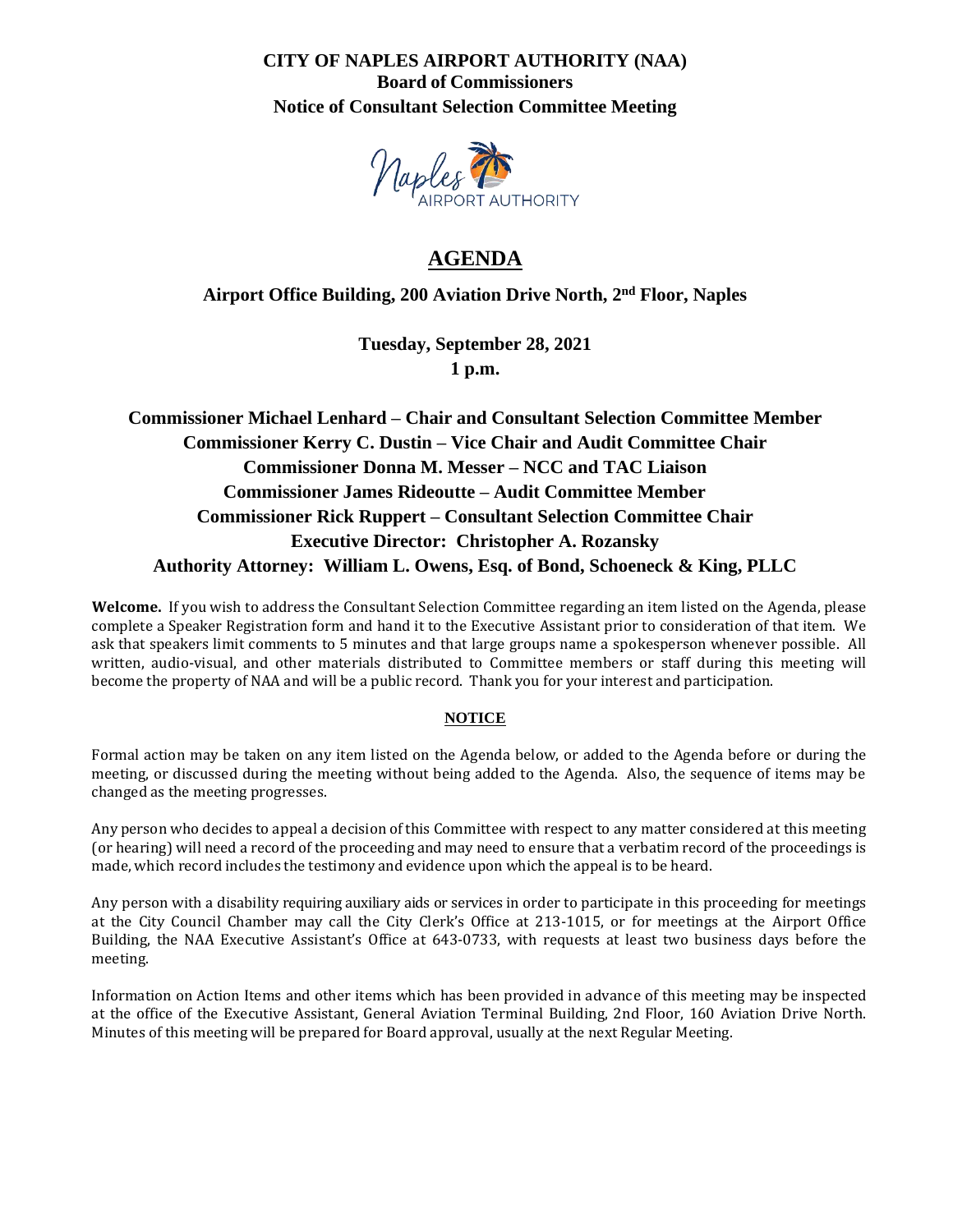Notice of Consultant Selection Committee Meeting – Agenda September 28, 2021 Page 2

**A. ROLL CALL**

### **B. PLEDGE OF ALLEGIANCE**

### **C. AGENDA (Add, delete or re-sequence items)**

### **D. DISCUSSION ITEM**

**1. Interviews and Ranking of Responses to General Aviation Terminal Car Rental Services - Request for Proposals (RFP)**

| a. AVIS (Avis Rent A Car System, LLC)                                      | $1:10$ p.m. |
|----------------------------------------------------------------------------|-------------|
| b. Go Rentals (Gitibin & Associates, Inc.)                                 | 1:45 p.m.   |
| c. Hertz (The Hertz Corporation)                                           | $2:20$ p.m. |
| d. <b>National Car Rental</b> (Enterprise Leasing Company of Florida, LLC) | $2:55$ p.m. |

### **E. PUBLIC COMMENTS (Public comments accepted for items not otherwise listed on the Agenda; 5 minute limit)**

### **F. CORRESPONDENCE/COMMISSIONER COMMENTS & REQUESTS/MEETINGS**

### **G. ADJOURN**

Information on Discussion Items and other items which has been provided in advance of this meeting may be inspected at the office of the Executive Assistant, General Aviation Terminal Building,  $2<sup>nd</sup>$  Floor, 160 Aviation Drive North. Minutes of this meeting will be prepared for Board approval, usually at the next Regular Meeting.

**NOTE:** The Consultant Selection Committee is comprised of Committee Chair Ruppert and NAA Chair Lenhard. All NAA Commissioners are welcome to attend and can "opt in" to participate and vote.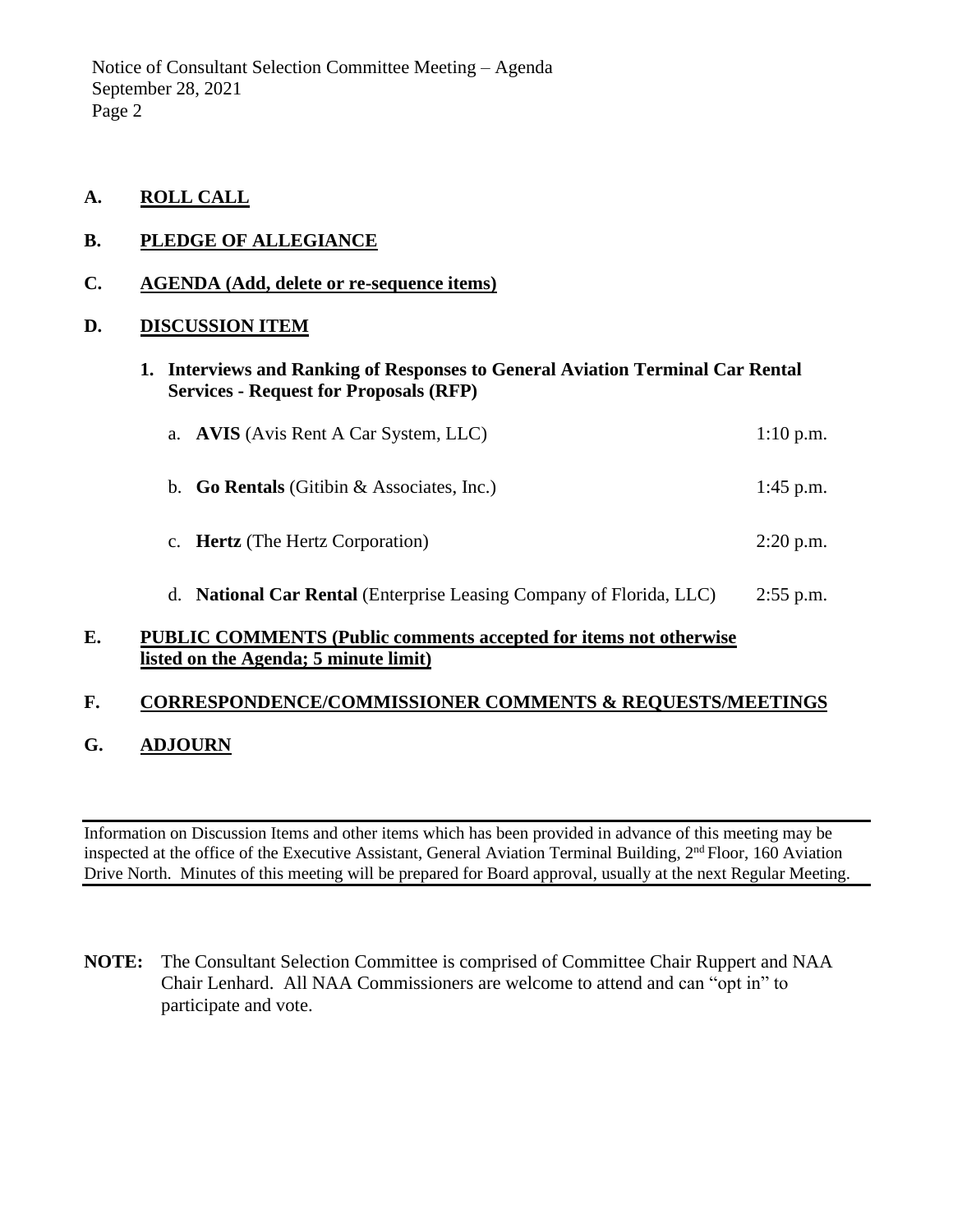

| Re:            | <b>DISCUSSION ITEM</b><br><b>Interviews and Ranking of Responses to Request for Proposals (RFP)</b><br>1. |  |  |
|----------------|-----------------------------------------------------------------------------------------------------------|--|--|
|                | <b>Meeting Date:</b> September 28, 2021                                                                   |  |  |
| $\mathbf{By:}$ | Heather LeDuc, Sr. Business Manager                                                                       |  |  |
| From:          | Christopher A. Rozansky, Executive Director                                                               |  |  |
| To:            | Honorable Chair of the Consultant Selection Committee and Commissioners                                   |  |  |

**ACTION REQUESTED:** Interview the four (4) RFP Respondents and make a rank-order recommendation to the full Board for their meeting on October 21, 2021.

**BACKGROUND:** On August 22, 2021, an RFP was issued to solicit proposals for General Aviation Terminal Car Rental Services. The RFP was publicly advertised and posted to our website [\(www.flynaples.com\)](http://www.flynaples.com/). Potential Respondents were provided background information about the Airport, rental car facilities and a sample of the Authority's Lease And Non-Exclusive Automobile Rental Concession Agreement.

Potential Respondents were provided an opportunity to pose questions and request additional information through September 3, 2021. Responses were published in the form of addenda to the RFP. The RFP and addenda comprise 252 pages and are available at [https://www.flynaples.com/rfp](https://www.flynaples.com/rfp-general-aviation-terminal-rental-car-services/)[general-aviation-terminal-rental-car-services/.](https://www.flynaples.com/rfp-general-aviation-terminal-rental-car-services/) A summary of the services being sought, and minimum requirements is attached.

The resulting Proposals were due and publicly opened on September 15, 2021. Four (4) responses were received, and all were determined to be responsive to the RFP requirements (in alphabetical order by brand):

- 1. AVIS (Avis Rent A Car System, LLC)
- 2. Go Rentals (Gitibin & Associates, Inc.)
- 3. Hertz (The Hertz Corporation)
- 4. National Car Rental (Enterprise Leasing Company of Florida, LLC)

A summary of the proposals is attached for reference.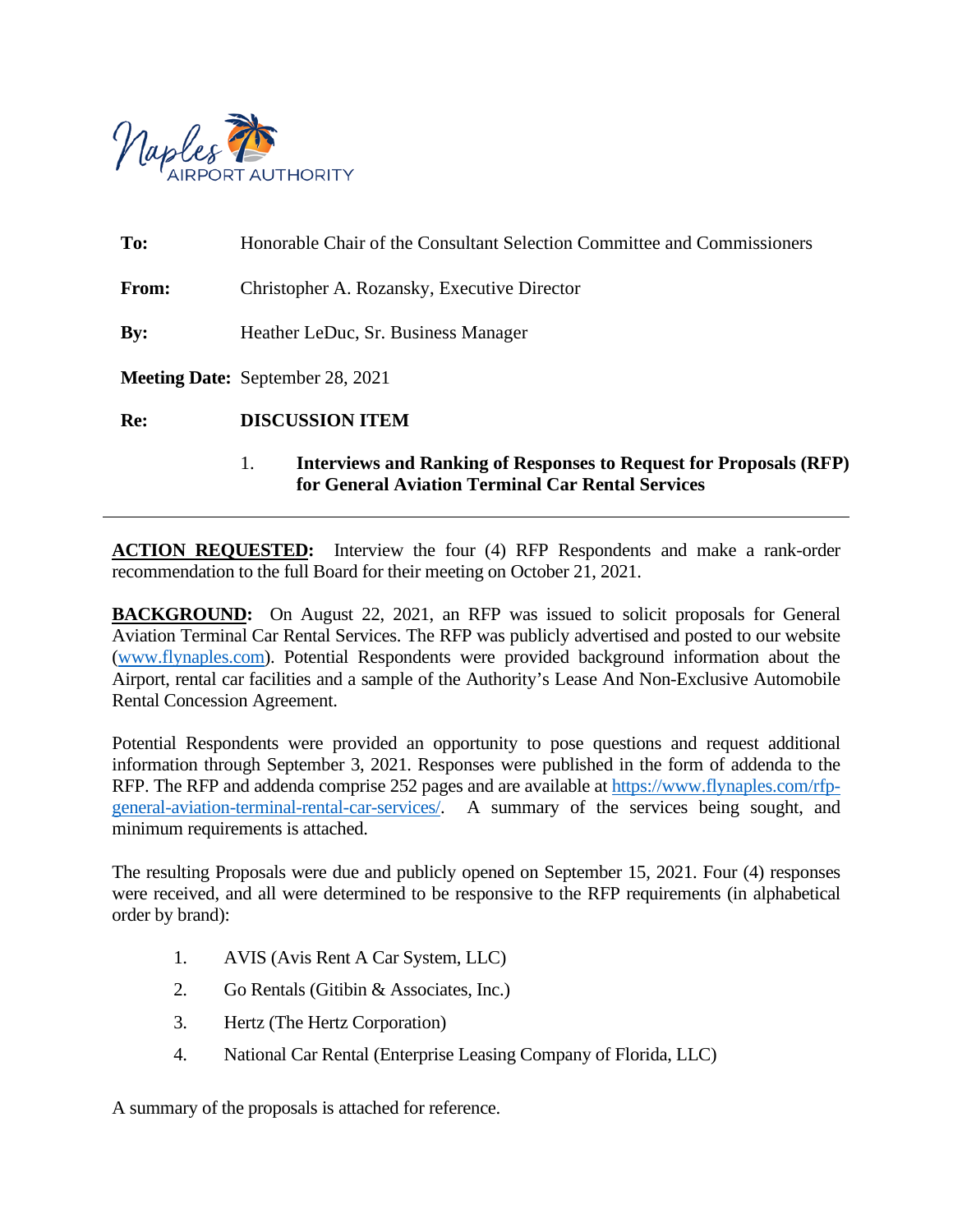Discussion 1 September 28, 2021 Page 2

Prior to the commencement of construction in the GA Terminal, all four (4) Respondents operated car rental concessions in that location. Once construction is complete, there will be space to accommodate only two (2) concessionaires.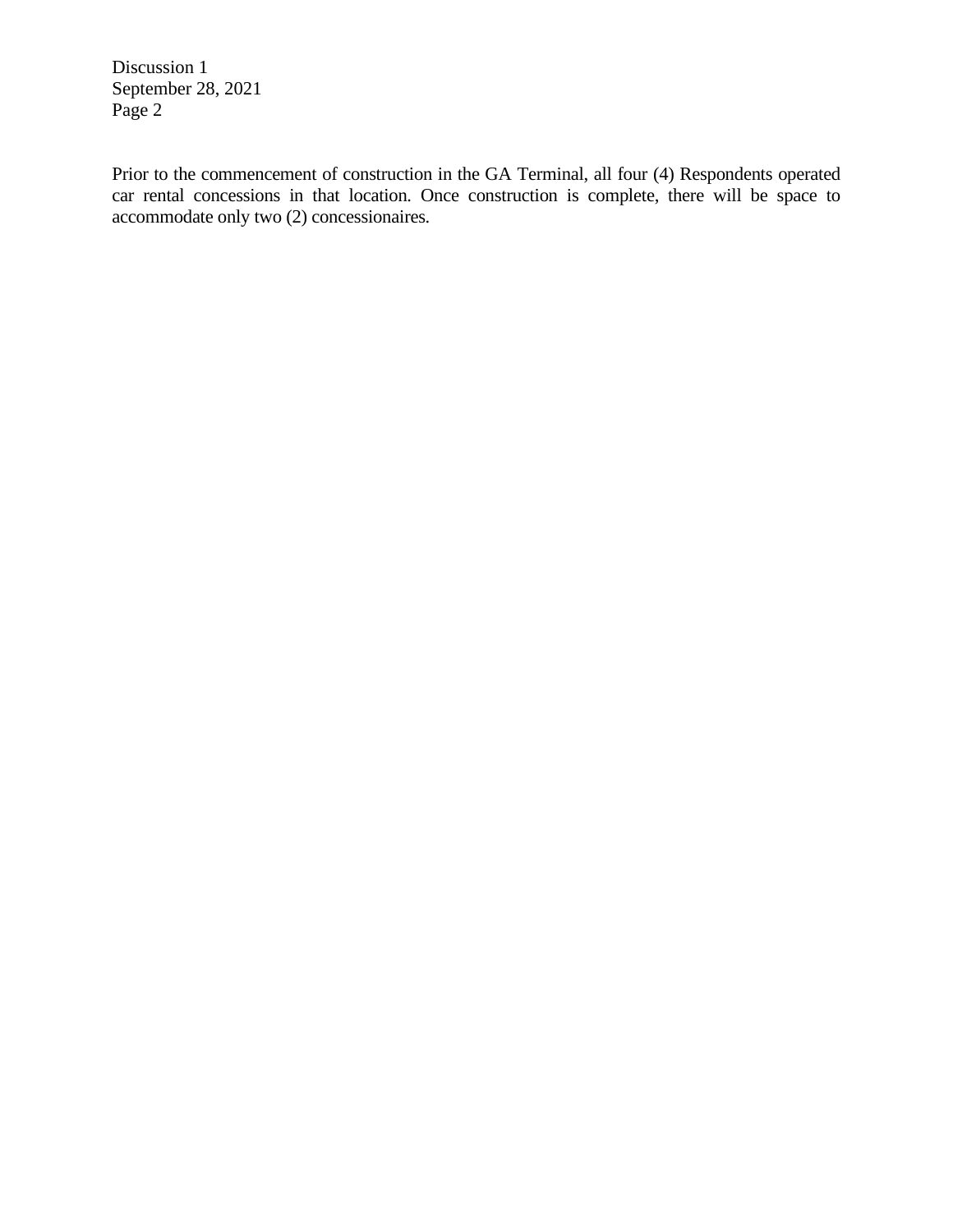Discussion 1 September 28, 2021 Page 3

| Category                                         | <b>Description</b>                                                                                                                                                               |  |
|--------------------------------------------------|----------------------------------------------------------------------------------------------------------------------------------------------------------------------------------|--|
| <b>Customer Service</b>                          | Capacity and willingness of Respondent to provide exceptional customer service<br>to airport customers, including hours of operation, staffing levels and fleet mix.             |  |
| <b>Capability and Past</b><br><b>Performance</b> | Demonstrated competence in the car rental business as evidenced by financial<br>resources, a national reservations system, creditworthiness, satisfactory service<br>level, etc. |  |
| <b>Concession Fee</b>                            | Concession fee(s) proposed.                                                                                                                                                      |  |

The RFP included the following criteria by which proposals would be evaluated:

A summary of highlights from each of the proposals is attached for your reference.

The first 10 minutes of the meeting will allow time for Commissioner comments and questions for staff regarding the RFP and selection process. Once that is completed, each firm will have up to 15 minutes for their presentation followed by a 15-minute question and answer period.

After all presentations are complete, the Committee will be asked to provide a ranking of the firms interviewed. With Board approval, staff will work with the top two (2) ranked firms and Authority legal counsel to finalize a contract. The results of the Consultant Selection Committee will be presented to the full Board for approval on October 21, 2021.

**COMMUNICATIONS PLAN:** The firms will be notified of the final ranking, and the results will be posted on our web site.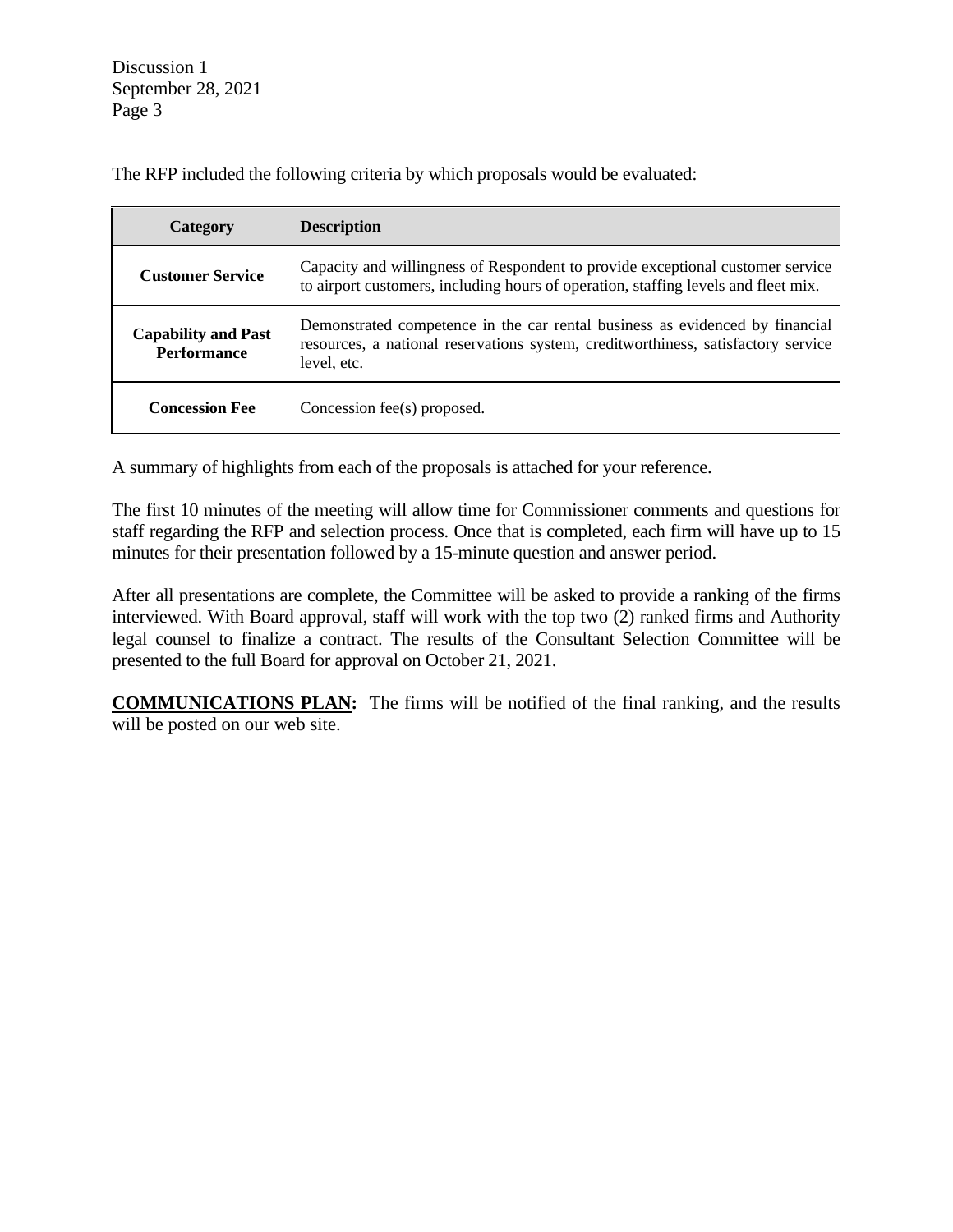# **REQUEST FOR PROPOSALS**

# **General Aviation Terminal Car Rental Services**



City of Naples Airport Authority 160 Aviation Drive North Naples, FL 34104

> **Issued** August 22, 2021

# **Proposal Due Date**

September 15, 2021 by 9:30 AM Local Time

Heather LeDuc Sr. Business Manager City of Naples Airport Authority 160 Aviation Drive North Naples, FL 34104 (239) 643-0733 hleduc@flynaples.com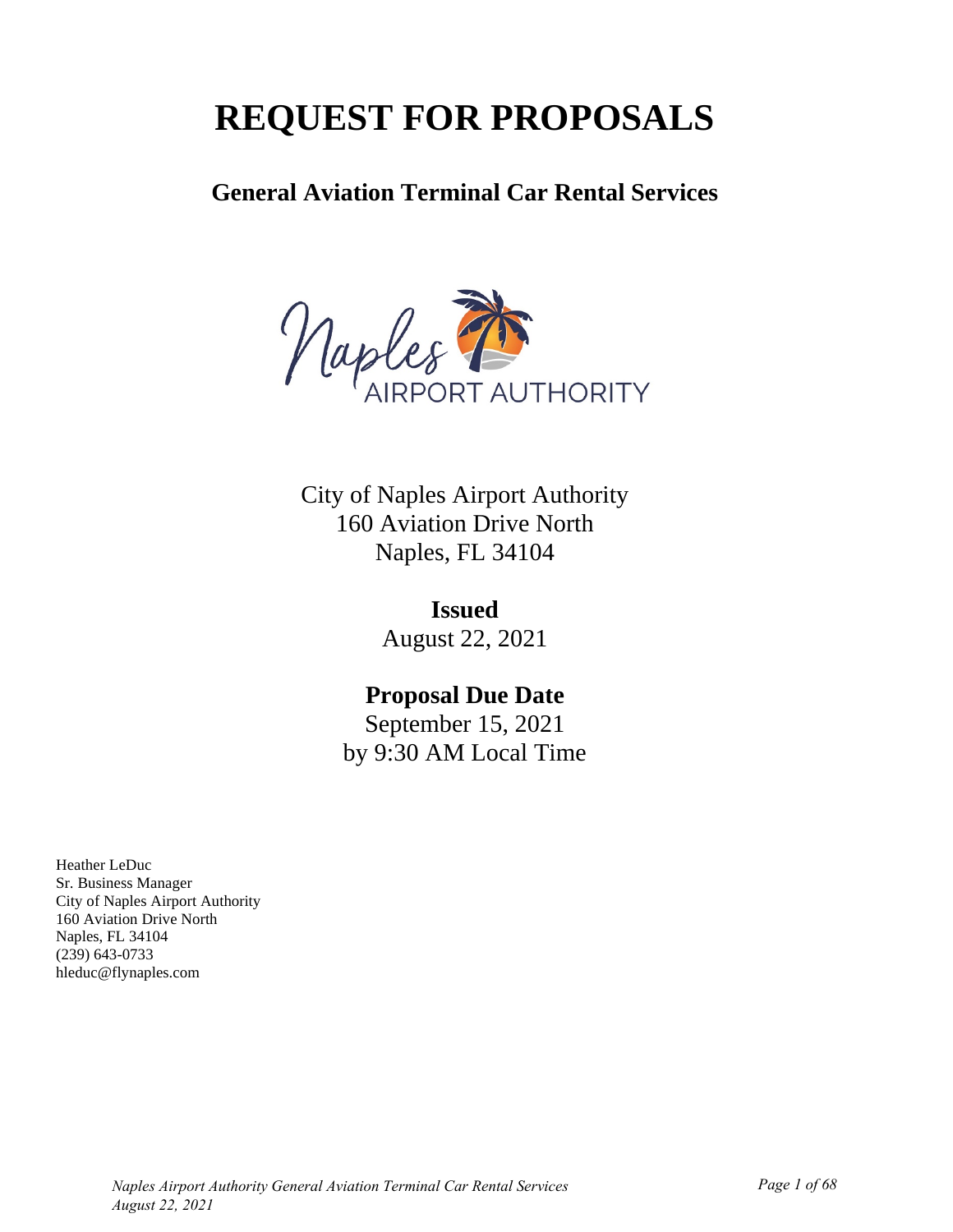# **I. NOTICE**

Notice is hereby given that the City of Naples Airport Authority will receive sealed responses to a Request for Proposals ("RFP") at Naples Municipal Airport, Leasing and Badging Office. Responses may be submitted via U.S. Mail to 160 Aviation Drive North, Naples, FL 34104. Responses may be submitted via courier service or hand-delivery to 200 Aviation Drive North, Suite 6, Naples, FL 34104. Responses are due on or before **September 15, 2021** at **9:30 AM** local time for:

### **General Aviation Terminal Car Rental Services**

It is the intent of the Authority to enter into agreements with up to two (2) qualified parties interested in providing rental car services in the General Aviation Terminal (GAT) at Naples Municipal Airport in Naples, Florida. Prospective Respondents may download the full RFP package at [https://flynaples.com/doing-business-with-the-authority/open-bids/.](https://flynaples.com/doing-business-with-the-authority/open-bids/)

All questions related to this RFP shall be submitted in writing to Heather LeDuc, Sr. Business Manager, at [hleduc@flynaples.com](mailto:hleduc@flynaples.com) no later than **2:00 PM** local time on **September 3, 2021**. Answers to questions will be posted at [https://flynaples.com/doing-business-with-the](https://flynaples.com/doing-business-with-the-authority/open-bids/)[authority/open-bids/](https://flynaples.com/doing-business-with-the-authority/open-bids/) in the form of an addendum to this RFP.

**Proposals will be publicly opened** at **9:35 AM** local time, on **September 15, 2021** at Naples Municipal Airport, Airport Office Building, Second Floor Conference Room, 200 Aviation Drive North, Naples, FL 34104. The names of the Respondents shall be read aloud.

The City of Naples Authority recognizes fair and open competition as a basic tenet of public procurement. Respondents doing business with the Authority are prohibited from discriminating on the basis of race, color, creed, national origin, handicap, age or sex. The Authority has a progressive Disadvantaged, Minority, and Women-Owned Business Enterprises Program in place and encourages Disadvantaged, Minority, and Women-Owned Business Enterprises to participate in its RFP process. All responding parties are required to make all efforts reasonably necessary to ensure that Disadvantaged, Minority and Women-Owned Business Enterprises have a full and fair opportunity to compete for this contract.

The City of Naples Airport Authority adheres to the Americans with Disabilities Act and will make reasonable accommodations for access to Airport services, programs and activities. Please call (239) 643-0733 for further information. Requests must be made at least 48 hours in advance of the event in order to allow the Authority time to provide the requested services.

The City of Naples Airport Authority reserves the right waive any formalities or irregularities in, or reject any or all proposals, and to award or refrain from awarding any contract for services. The City of Naples Airport Authority is not liable for any costs incurred by the responding parties prior to the issuance of an executed contract or agreement.

### **PROSPECTIVE RESPONDENTS SHALL NOT CONTACT ANY CITY OF NAPLES AIRPORT AUTHORITY OFFICIALS OR STAFF REGARDING THIS REQUEST FOR PROPOSALS, OTHER THAN THE SPECIFIED CONTACT PERSON.**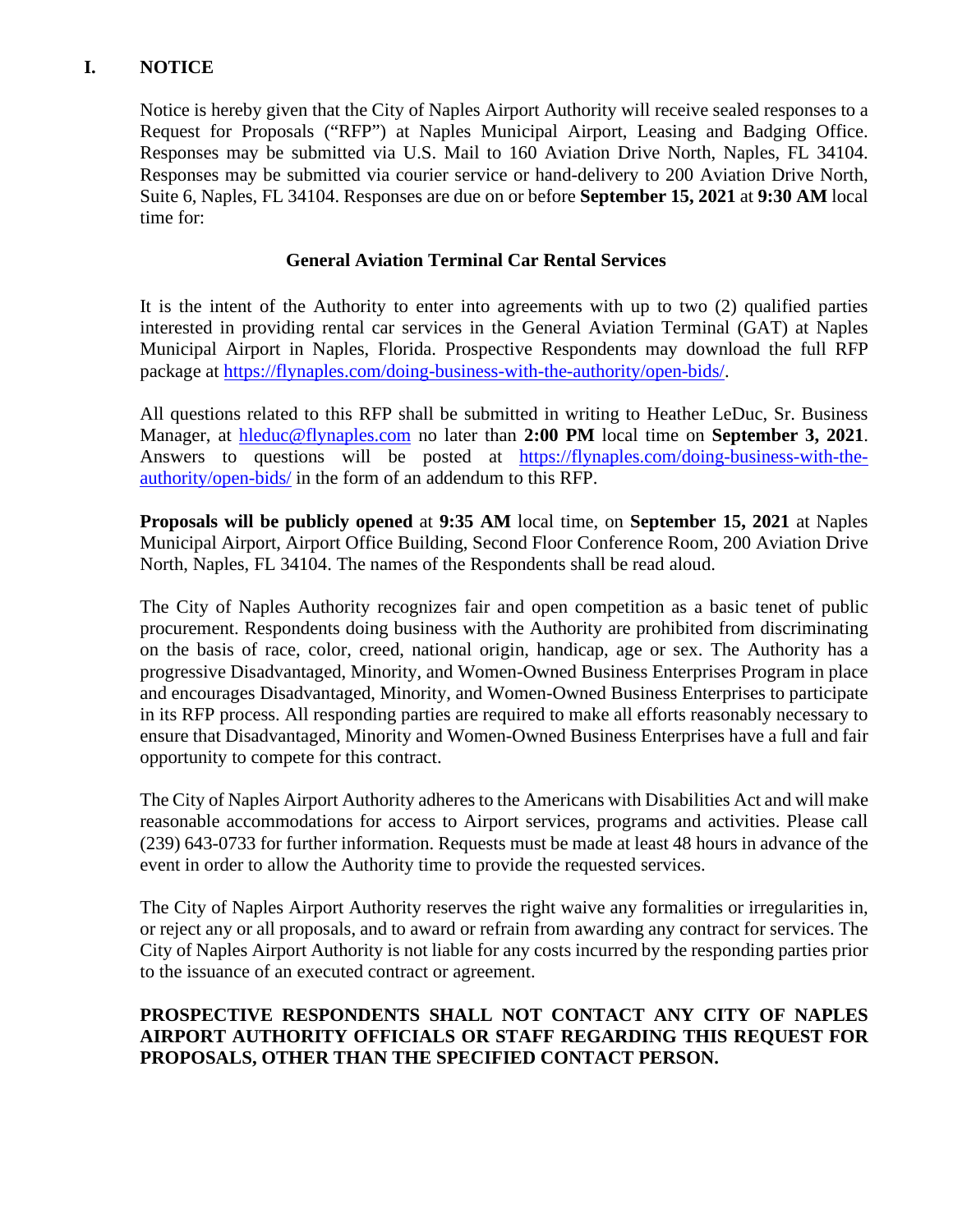| <b>RFP Issue Date</b> August 22, 2021                                 |  |
|-----------------------------------------------------------------------|--|
| <b>Last Day for Questions</b> September 3, 2021 at 2:00 PM local time |  |
| <b>Proposals Due</b> September 15, 2021 at 9:30 AM local time         |  |
| <b>Presentations</b> September 29, 2021 at 1:00 PM local time         |  |

Sealed proposals shall be clearly marked **"GAT Car Rental Services"** and will be received until **9:30 AM** local time **September 15, 2021** at the following locations:

**Via U.S. Mail:**

City of Naples Airport Authority Attention: Heather LeDuc, Sr. Business Manager 160 Aviation Drive North Naples, FL 34014

### **Via Courier or Hand-Delivery:**

City of Naples Airport Authority Attention: Heather LeDuc, Sr. Business Manager 200 Aviation Drive North, Suite 6 Naples, FL 34014

If mailed, it is recommended that Respondents confirm receipt of their proposal by the Authority. **Faxed, emailed or late submittals will not be considered.**

**The Authority reserves the right to alter the schedule for presentations and/or to add additional public meetings to the schedule dependent upon the quantity and/or quality of responsive proposals received.**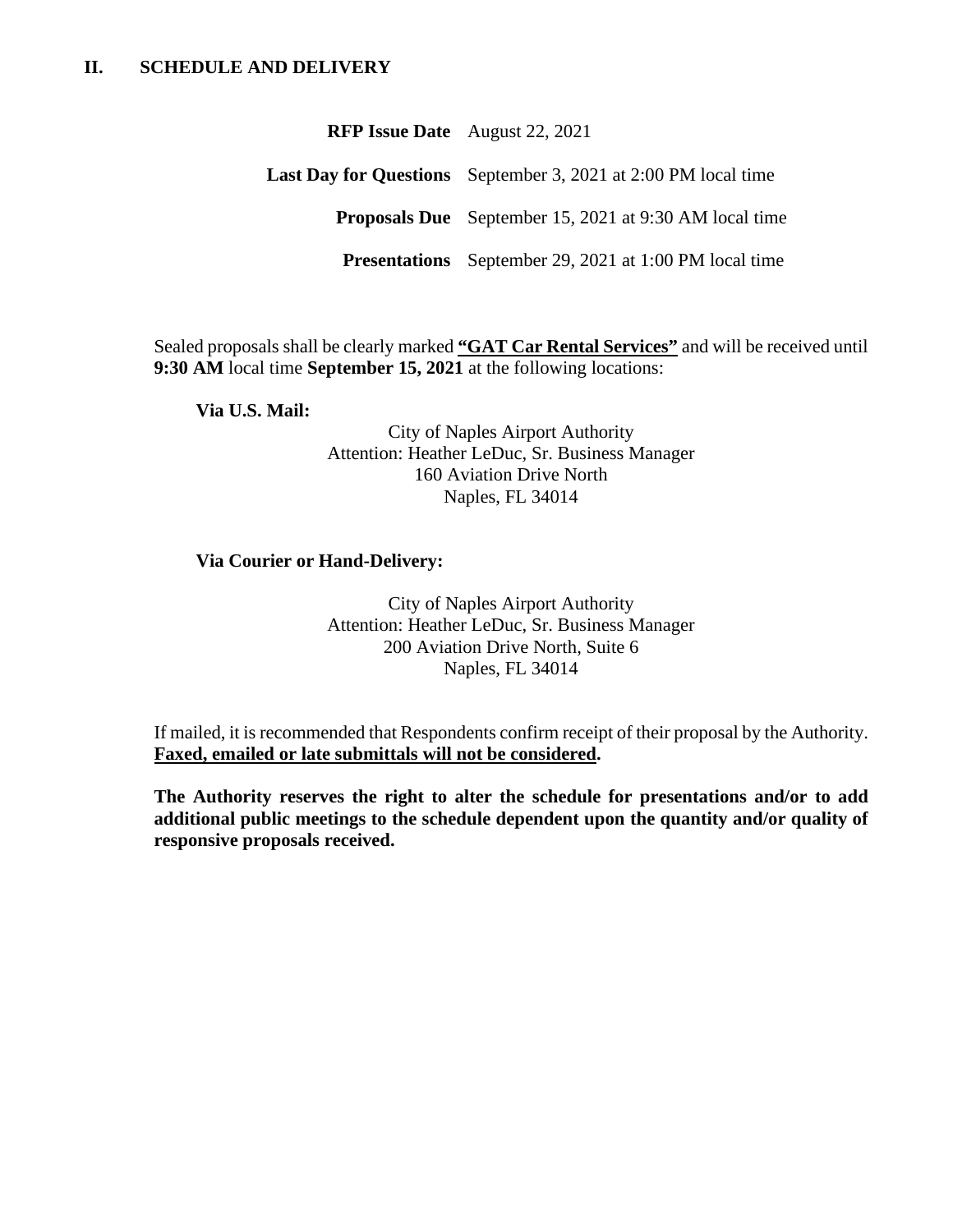### **III. BACKGROUND AND AIRPORT INFORMATION**

The City of Naples is home to Naples Municipal Airport ("APF"). Located in western Collier County (estimated population 398,304 in 2021), Naples is the main metropolitan area on the Paradise Coast, which is world-renowned for its beaches, cultural activities and outdoor recreational opportunities.

Originally established as an Army base during World War II, today APF is a first class general aviation facility. The airport property is located approximately two (2) miles from downtown Naples and consists of approximately 732 acres, which are utilized for both aeronautical and non-aeronautical purposes that serve a mix of personal, leisure and business-related travel. APF is home to flight schools, air charter operators, corporate aviation, a military history museum, the Collier Mosquito Control District (also known as "Mosquito Control"), the Collier County Sheriff's aviation unit, car rental agencies and other aviation and non-aviation businesses.

The airport is owned by the City of Naples and is operated by the City of Naples Airport Authority (the "Authority"), which was created in 1969 by the State of Florida as an independent government unit, separate from the City. The Authority is governed by a five (5) member volunteer Board of Commissioners, who are appointed by the Naples City Council. Under their direction, an Executive Director manages the airport and its programs.

Airport facilities include two (2) intersecting, paved runways; a turf runway; a control tower; U.S. Customs and Border Protection; and an Aircraft Rescue and Fire Fighting (ARFF) station. Runway 5-23 is  $6,600'$  x 150' and Runway 14-32 is  $5,000'$  x 100'. The turf runway is 1,850' x 100'. Both paved runways have a dual-wheel weight bearing capacity of 75,000 pounds. During the 2018 fiscal year, APF had approximately 112,262 total operations and 394 based aircraft, of which approximately 96 were jets. APF does not currently have scheduled air service, but does maintain FAA Part 139 certification and a security program following TSA standards.

The Authority financially supports itself directly from aviation fuel sales, airport user fees, lease revenues and indirectly by airport user taxes. No local, state or federal general taxes directly support the Authority. The Authority receives some state and federal financial funds for select capital projects.

Additional information about the Authority and APF can be obtained from the official website, [https://flynaples.com/.](https://flynaples.com/)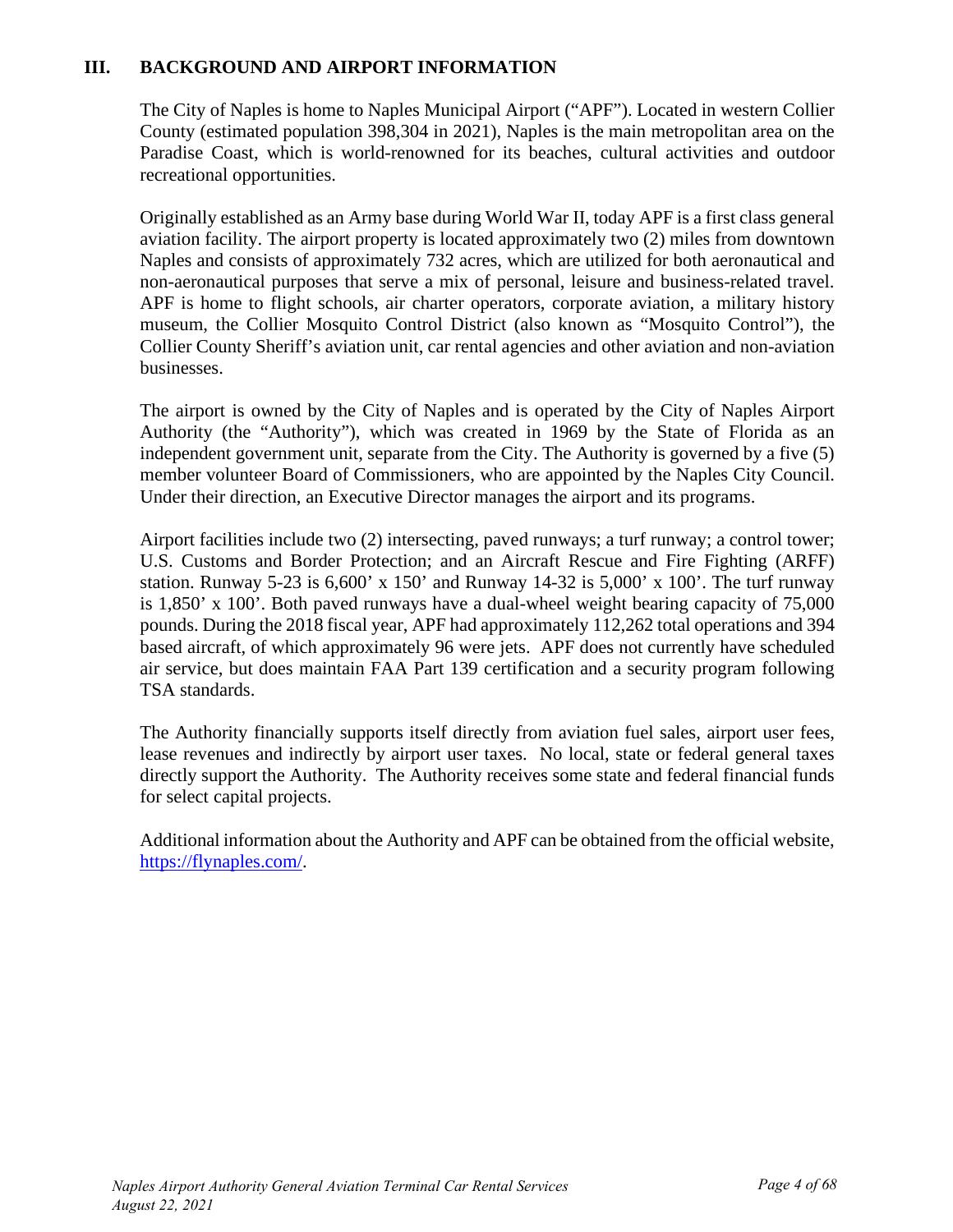# **IV. DESCRIPTION**

The Authority is seeking responses to an RFP from qualified parties interested in providing rental car services in the newly-remodeled General Aviation Terminal ("GAT"), located at 160 Aviation Drive North, Naples, FL 34104. The Authority intends to select up to two (2) separate and distinct Respondents to enter into a Lease and Rental Car Concession Agreement ("Agreement') to lease rental car counter space ("counter") and provide first-class, non-exclusive car rental services to the public, which would expire on September 30, 2026 (collectively, the "term"). A sample of the Agreement is attached hereto as Exhibit D. Select terms and conditions specific to the proposal will be determined based on the submittal of the successful Respondent. This RFP, including any addenda, and the successful proposal shall be incorporated therein by reference.

The Authority's objective is to contract with the successful Respondent(s) to provide rental vehicles in the quantity required to fill all of the orders by pilots/passengers utilizing the GAT while achieving the highest possible level of customer service and performance standards.

The car rental service area is in the fixed base operator (FBO) portion of the GAT. The FBO, Naples Aviation, is operated by the Authority and open daily  $6:00$  AM  $-$  10:00 PM, with afterhours services available upon request. These hours may be adjusted during the term of the Agreement, in the sole discretion of the Authority.

Dual branding by a Respondent shall be permitted for up to two (2) different brands or trade names operating under the same Agreement, provided that the Respondent wholly-owns (100% ownership interest) both brands and documentation is provided, which is satisfactory in the sole discretion of the Authority. Operating under a brand other than the brand (or dual brand) designated in this RFP and in the Agreement shall be prohibited without the prior written authorization of the Authority.

Where dual-branding is permitted, each brand shall be treated separately for the purposes of reporting and remittance of payments to the Authority (excepting those payments for rental fees).

All Respondents shall be required to submit a Non-Collusion Affidavit in connection with this RFP, which shall include the situation in which two (2) or more Respondents are wholly-owned or controlled by the same entity (and are not proposing dual-branding). In no event will any Respondent be awarded more than one Agreement.

Submittal of more than one proposal by a Respondent for the same brand shall result in the rejection of all proposals from that Respondent.

**Currently, the GAT is undergoing renovations, which includes the car rental service area. The project is anticipated to be completed in November 2021. However, due to the uncertain nature of construction, Respondents are hereby advised that a final completion and occupancy date cannot be determined. Once such date has been determined, the successful Respondent(s) shall be notified in writing by the Authority and shall be required to begin providing services under the Agreement within fourteen (14) days of the occupancy date.** 

This RFP does not include service offerings at the North Road Terminal (the "NRT") (formerly known as the Commercial Airline Terminal or CAT). Respondent(s) are advised that if they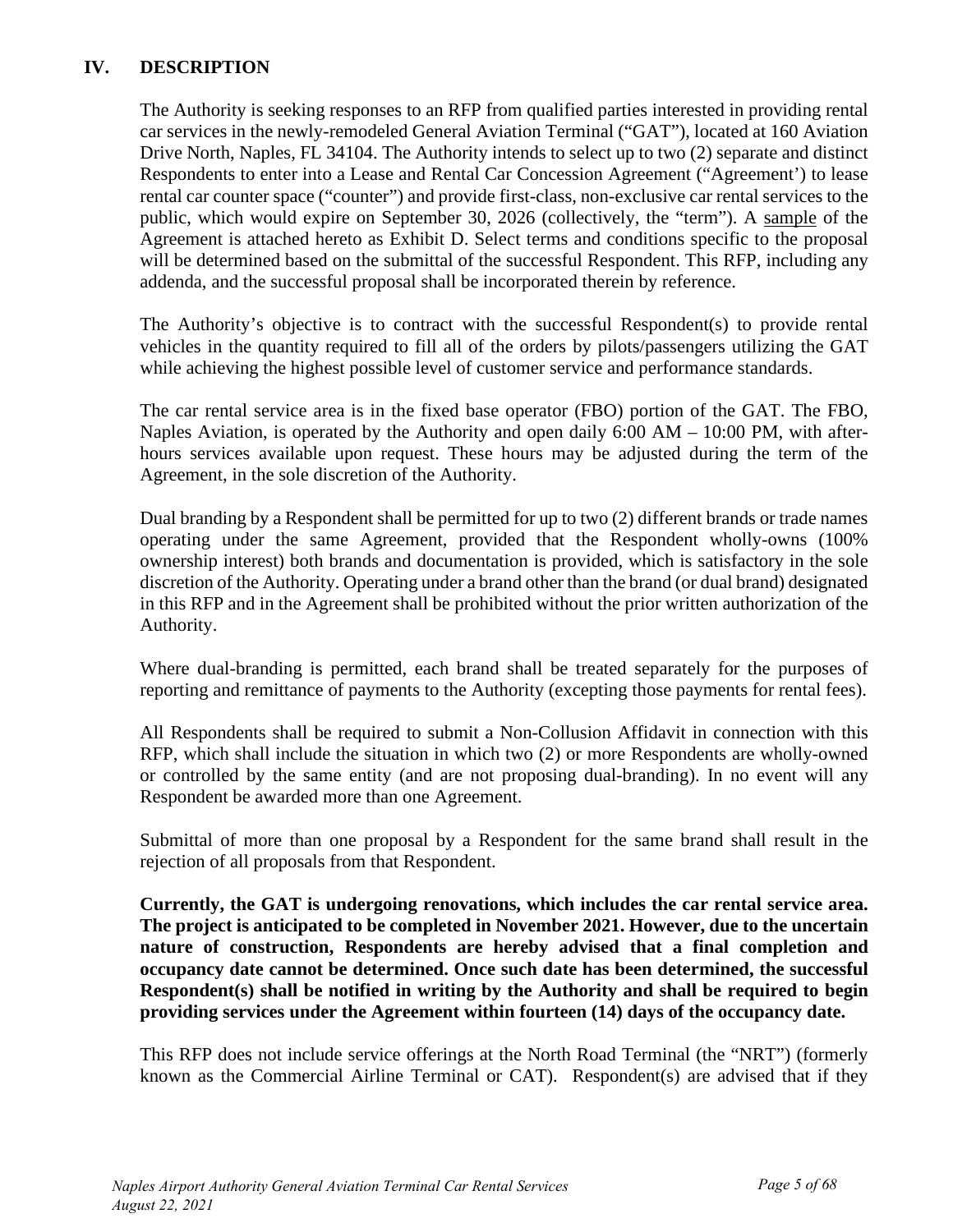operate in both the GAT and the NRT, then their contractual obligations must be met and reported separately for each location.

However, in the event that the FBO offers services in an alternate and/or additional location, Respondent shall be required to make rental vehicles available for pick-up and return at such alternate and/or additional location(s).

In response to this RPF, Respondents shall propose a concession fee as a percentage of the Respondent's gross revenues to be paid to the Authority during the term of the Agreement. In no event shall the concession fee be less than ten percent (10%). If dual-branding is proposed, the concession fee may be separate for each brand. Proposals that are deemed responsive to this RFP shall be evaluated based on the criteria set forth in Section *VIII. Selection* of this RFP. **In the event that two or more proposals are determined to be equally desirable, the Respondent(s) proposing a greater concession fee(s) shall be given preference.**

The concession fee shall include Gross Revenues derived from the car rental business originating or occurring at APF, which shall be remitted monthly to the Authority.

The successful Respondent(s) will be required to lease, at a minimum, the following facilities at the stated initial monthly rental rates:

| Oty.         | <b>Facility</b>                  | <b>Monthly Rental Rate</b> |  |  |
|--------------|----------------------------------|----------------------------|--|--|
| $\mathbf{1}$ | <b>Rental Car Counter</b>        | \$450.00 each              |  |  |
|              | GAT terminal parking spaces      | \$ 70.00 each              |  |  |
| 24           | GAT long-term lot parking spaces | \$ 20.00 each              |  |  |

The Agreement shall commence as described above and expire on September 30, 2026. Rental rates may be adjusted annually each October 1<sup>st</sup> in accordance with the Authority's published Rates and Charges.

Approximately one mile away, on the south side of the NRT, is a common use, consolidated rental car wash and fuel facility. The successful Respondent will have access to the consolidated rental car wash and fuel facility. Currently, rental car washes are \$0.75 each and auto fuel is cost plus \$0.25 per gallon. These rates may be adjusted on October 1 of each year in accordance with the Authority's published Rates and Charges. The successful respondent(s) will be billed on a monthly basis for car washes and fuel.

Also located in the vicinity of the NRT, is a facility with secured equipment storage areas and additional rental car overflow parking spaces. Storage areas may be leased on a space available basis. In the event that there is not enough space available for each of the successful Respondents, then the top-ranked Respondent shall have the right of first refusal.

The successful Respondent(s) shall be required to provide security for performance ("Security") in the amount of fifteen thousand dollars (\$15,000).

Such Security shall be accepted in the form of a cash deposit, irrevocable letter of credit, or performance bond.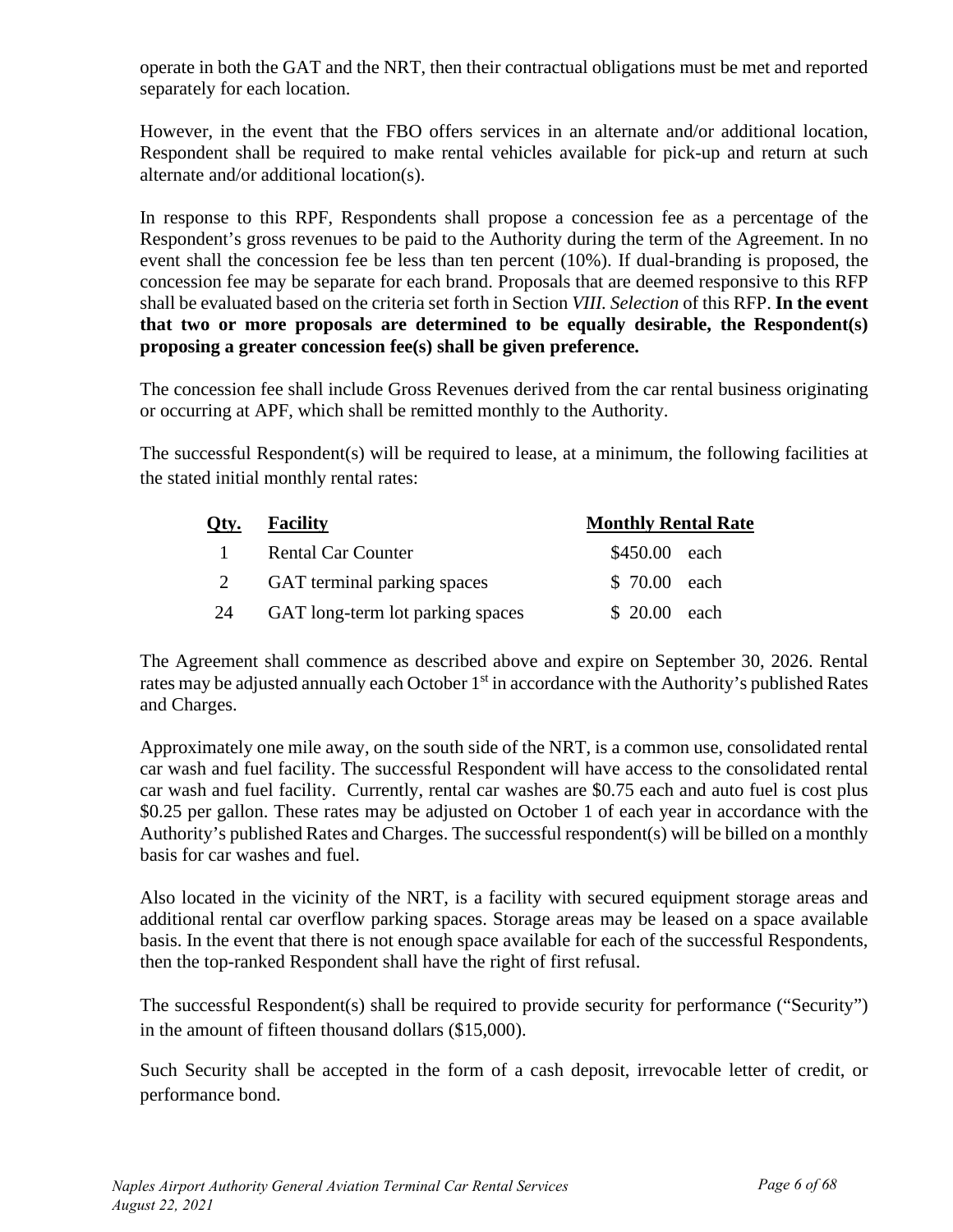The successful Respondent(s) shall be required to collect and remit to the Authority a Customer Facility Charge (CFC) in the amount of \$2.50 per day, up to a maximum of seven (7) days on each car rental generated at APF.

The Respondent shall be solely responsible for conducting its own due diligence to determine the suitability of the GAT car rental service area for the use and financial investment proposed.

The leased area and support facilities shall be delivered in "as is" condition, including, without limitation, any existing finishes, structures, roadways and other infrastructure, and laws ordinances and regulations affecting the same. The Authority makes no representation or warranties of any kind, expressed or implied, in fact or in law, with respect to any such conditions.

Notwithstanding the above sketches of the anticipated GAT lobby and rental car service area (to the best of the Authority's knowledge) and the parking locations are shown on Exhibits A, B and C for reference purposes only. The successful respondent(s) shall have non-exclusive use of the queuing space in the rental car service area, which is included in the rental rate for the counter. There is no office space associated with the counter. The Authority reserves the right to relocate parking spaces and/or parking areas during the term of the Agreement, in its sole discretion.

The successful Respondent(s) shall be responsible for meeting the following minimum standards and obligations:

1. The successful Respondent shall be required to keep the rental car facilities open for business and staffed with at least one rental car agent ("agent") at the counter (or within the GAT or ready return lot, as necessary). An agent shall be available at the counter at the scheduled arrival time for any reservations. Facilities must be open and staffed daily:

October – May 7:00 AM – 10:00 PM

June – September 8:00 AM – 5:00 PM

Respondent shall maintain sufficient staff levels to support the Authority's goal of providing exceptionally high levels of customer service at all times. Respondent shall augment staff when reservations exceed seventy-five (75) in any twenty-four (24) hour period.

Special events, holidays and peak periods may result in unusually heavy customer demand. Respondent shall augment staff and/or extend operating hours, as required to support these needs on a temporary or permanent basis, as determined by the Authority.

Operating hours may be adjusted in the future with prior written approval of the Authority. Any such changes shall be as a result of changing business conditions and shall require written justification, which may be accepted or rejected by the Authority in its sole discretion.

- 2. Agents shall be neatly dressed in appropriate business attire.
- 3. Agents are ambassadors for APF and our community. They shall be well trained, polite and knowledgeable of services available. Courtesy, respect, and tact in dealing with customers are required at all times, representing the mutual responsibility of the Respondent and the Authority/FBO to provide the highest possible levels of customer service at all times. APF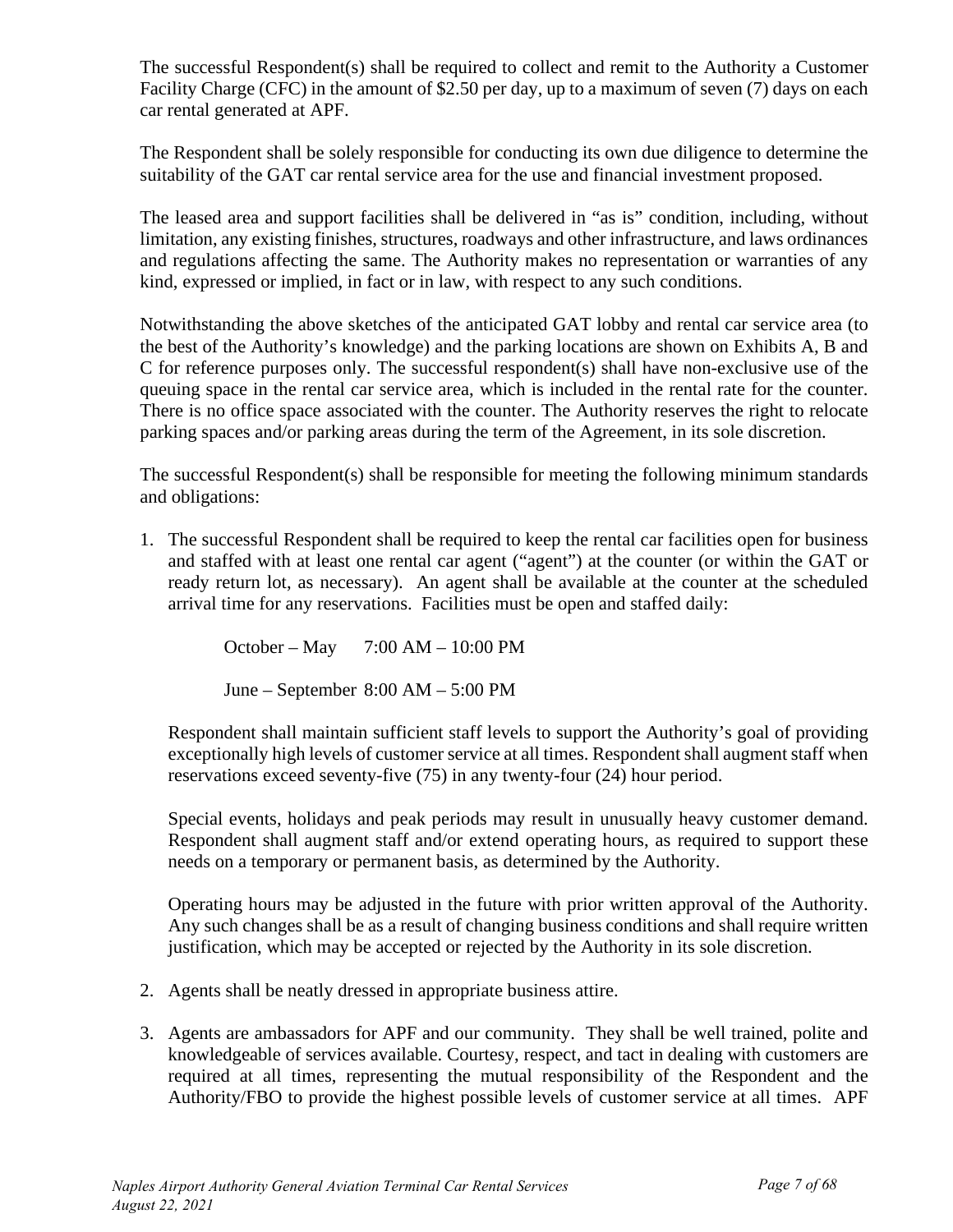customers have selected premium transportation options to maximize convenience and minimize their travel time. Therefore, it is essential that all of their business transactions at APF are completed professionally and promptly.

FBO staff and the Respondent provide various services that must be closely coordinated to provide a seamless and efficient experience for the customer. Close coordination and efficient communication between the Respondent and the FBO is essential.

- 4. Authority and/or FBO staff shall be authorized to act as the Respondent's agent for the limited purpose of soliciting preliminary information necessary to prepare car rental contracts when customer service is required outside of car rental concession operating hours. The Respondent shall remit to the Authority a fixed transaction fee of \$25.00 per rental transaction handled by the Authority/FBO.
- 5. Supplies, including but not limited to, telephones/telephone service, equipment necessary for renting automobiles and a computer system capable of communicating between the GAT and the main rental car facility office shall be furnished and installed at the sole expense of the Respondent.
- 6. Sufficient unreserved vehicles for rental, shall be maintained at the GAT at all times, including peak periods. A minimum of two (2) vehicles per brand must be available after hours and at times when rental agents are unavailable.
- 7. Appropriate signage shall be furnished and installed by Concessionaire to designate counter, parking and return areas. Such signage shall be subject to the advance written approval of the Authority.
- 8. Transactions with non-airport customers, including, but not limited to, the delivery and/or return of rental cars, at the GAT are prohibited.
- 9. Every effort shall be made to provide the exact vehicle or upgrade requested by the customer. It is the expectation of the Authority that customers with advance vehicle reservations will receive the type and quantity of vehicles reserved for each rental. The Authority reserves the right to obtain rental vehicles from other vendors if any concessionaire is unable to fulfill customers' rental car needs. Repeated failure of concessionaire to meet customer rental car needs may result in termination of the Agreement.
- 10. Concessionaire shall coordinate with and inform Authority/FBO in writing of each reservation made for incoming flights, which shall include contact information for every customer.
- 11. Upon request by the Authority, the successful Respondentshall provide to each customer, upon commencement of their rental transaction, any and all professionally developed and produced promotional materials, which shall be provided by the Authority and which may include, but necessarily be limited to, materials related to the Authority's aircraft noise abatement program.
- 12. Agents shall not attempt to solicit business/customers from other rental car agencies at the General Aviation Terminal, parking lots or ramp.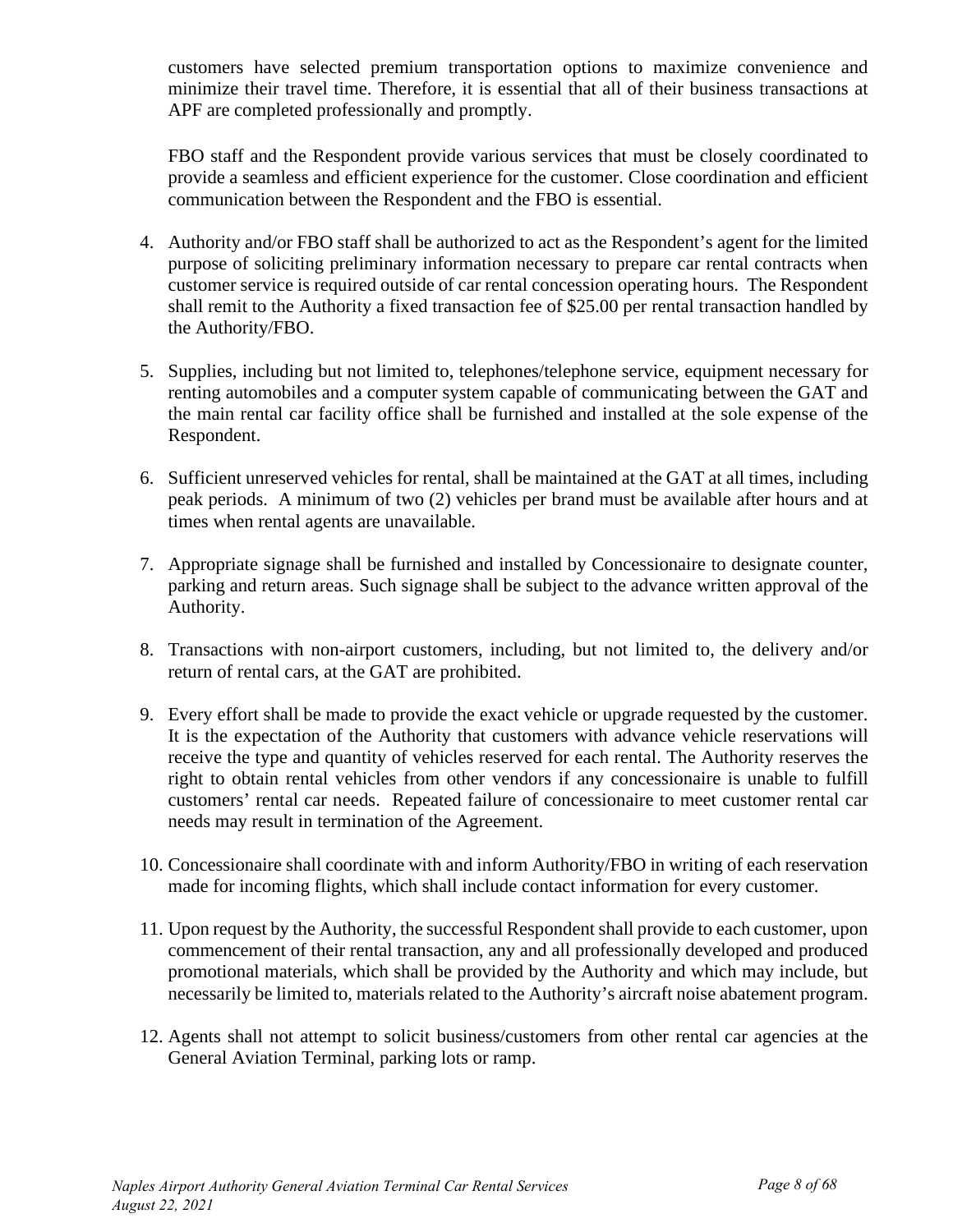- 13. The Respondent shall provide, at a minimum, the following crew cars for the use of the Authority/FBO and itinerant pilots/passengers:
	- A. October May

# *Qty. Type*

- *2 Luxury class 4-door sedan and/or SUV (BMW, Audi, Cadillac or similar)*
- *1 Standard 4-door sedan*
- *1 Standard full- or mid-size SUV*
- B. June September

### *Qty. Type*

- *1 Luxury class 4-door sedan and/or SUV (BMW, Audi, Cadillac or similar)*
- *1 Standard 4-door sedan*
- *1 Standard full- or mid-size SUV*

Crew cars shall be solid white and less than two (2) years old.

Crew cars shall be rotated, with similar vehicles, when maintenance/cleaning is required. Agents shall inspect crew cars daily and cars shall be cleaned (exterior and interior) weekly.

Crew cars shall be furnished in good operating condition, clean and fully-fueled prior to delivery to the GAT. All other fuel used by the Authority/FBO and itinerant pilots/passengers will be provided by the Authority.

Respondent shall be responsible for insuring crew cars for their intended use.

The use of the crew cars shall be handled and offered by Authority/FBO staff. For itinerant pilots/passengers, this service shall be offered by obtaining a copy of the customer's credit card and driver's license. Upon return of the crew car in good operating condition, the credit card and driver's license information shall be destroyed. Respondent shall assume any/all liability when crew cars are being utilized by any/all pilots/passengers.

14. Respondent is hereby advised that the demand for parking at the GAT exceeds the number of parking spaces available. Therefore, rental vehicles shall be parked in designated locations only, unless otherwise authorized by the Authority. During peak season days, Respondent shall be responsible for coordinating with the Authority for alternate parking locations. Rental vehicles may be parked on the ramp at the sole discretion of the Authority and in such event shall be closely coordinated with Authority/FBO staff.

In the event that a rental vehicle is parked in an unauthorized area, whether by the Respondent or by Respondent's customer (upon return of a vehicle to the Respondent), they shall be promptly removed. In the event that a vehicle is not moved within ninety (90) minutes, the Respondent shall be charged a fee of fifty dollars (\$50.00) per vehicle, per day, per occurrence.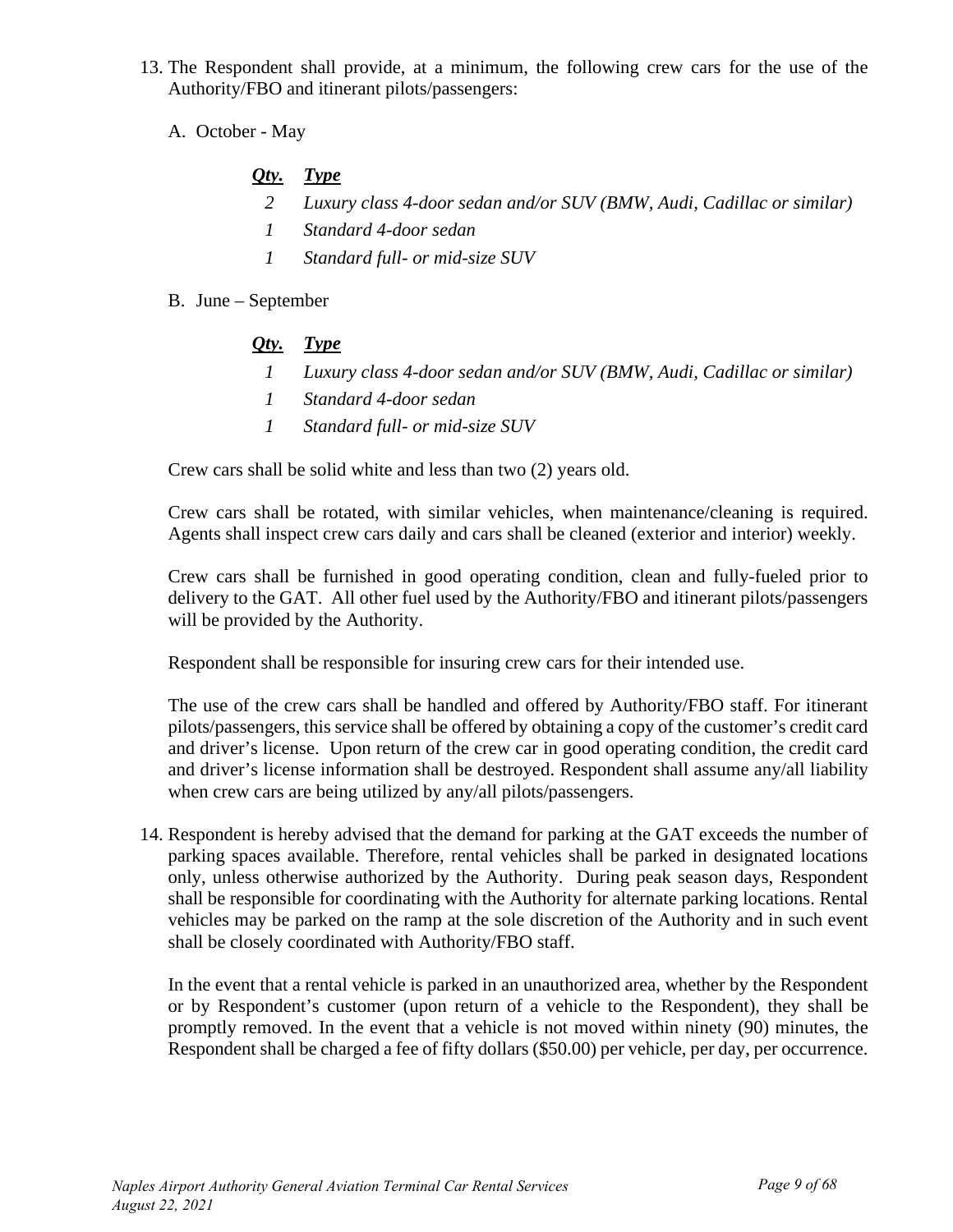- 15. The cost of servicing and maintaining rental vehicles and crew cars shall be solely by at the expense of the successful Respondent.
- 16. Upon notification of any discrepancy or malfunction of a rental vehicle, the successful Respondent shall correct the condition, including the furnishing of replacement vehicles, when necessary, within thirty (30) minutes every day of the year.
- 17. Airport security must be maintained at all times throughout the term of the Agreement.

The preceding standards represent the minimum acceptable level of service. Respondents are encouraged to exceed them.